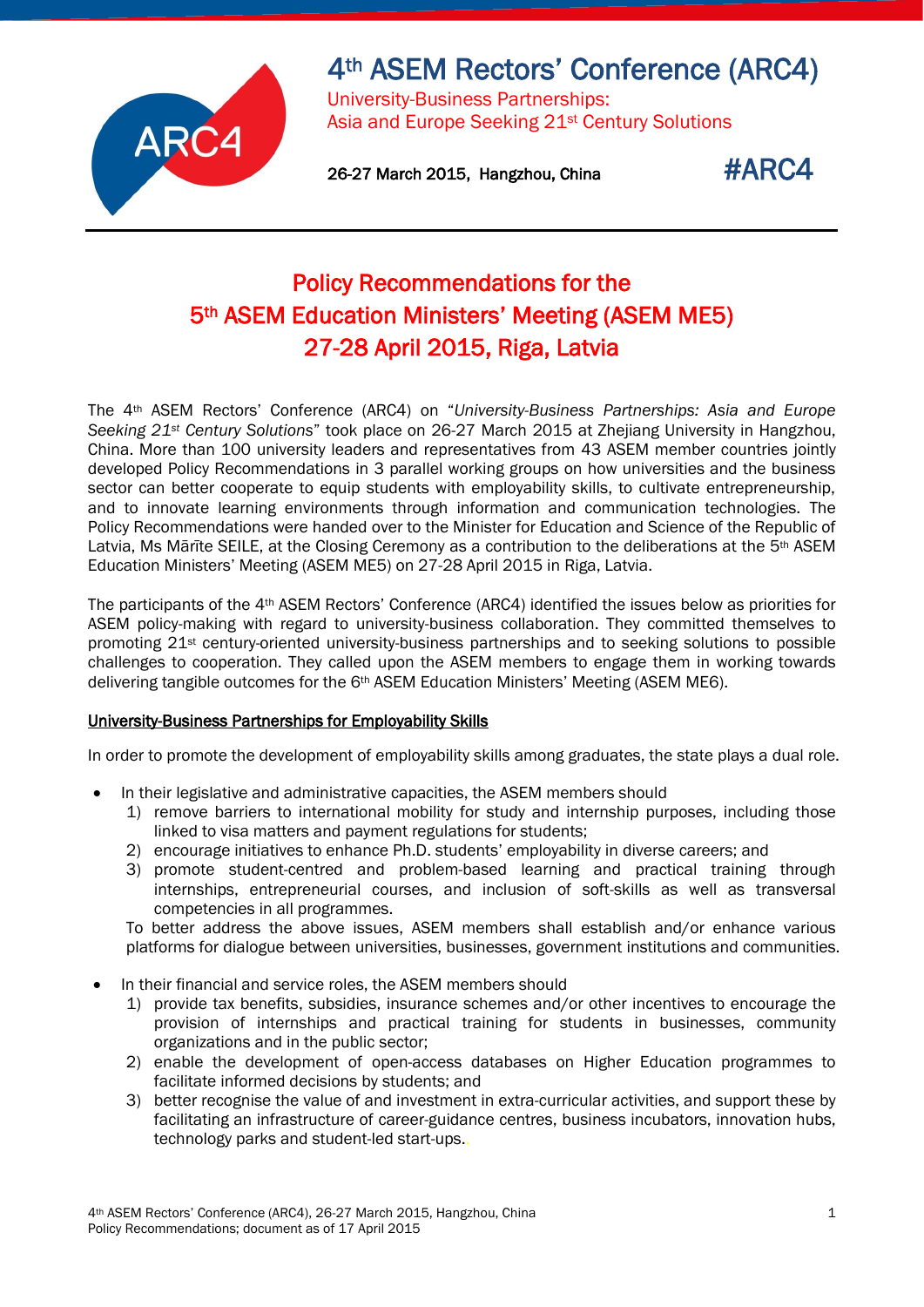### University-Business Partnerships for Entrepreneurship

A university-wide entrepreneurial culture is vital to address the dynamic transformations societies are undergoing. While continuing to ensure academic excellence, fostering entrepreneurship has to be positioned as a core mission of universities. ASEM education policies should be formulated to support this endeavour.

- ASEM members should support universities to develop ecosystems to enable entrepreneurship. Universities should be empowered to develop policies and measures, within respective national contexts, to transform the university environment accordingly through
	- 1) broadening the curriculum to include entrepreneurship education;
	- 2) strengthening applied research and technology transfer;
	- 3) facilitating faculty development to embrace a new innovative mindset;
	- 4) supporting cross-cultural student mobility and leadership development; and
	- 5) introducing enhanced technologies and facilities, as well as incentives to drive innovation and entrepreneurship.
- Partnerships with governments, businesses and communities need be strengthened to foster the development of "engaged universities" for social betterment, for example through a "triple-helix plus one" partnership model. ASEM members should also provide incentives to encourage the business sector to provide mentorship, internship and research opportunities, and funding support for entrepreneurial student initiatives.
- ASEM members shall incorporate innovation and entrepreneurship as part of their national policies and strategies. This includes the facilitation of their infrastructures, which support entrepreneurship, such as the introduction of tax incentives, creation of knowledge transfer and innovation funds, local and regional incubators, entrepreneurship resource centres and platforms, development of finance instruments to support start-ups, and efforts to help them find new market opportunities locally and internationally.

### University-Business Partnerships for New Learning Environments through Technology

- ASEM members should facilitate and support universities to develop and execute clear policies that foster an environment and culture conducive to university-business partnerships, including the transfer of technology and knowledge. These policies should draw from evidence-based practices of existing effective university-business partnerships across Asia and Europe. The practices may include new metrics for evaluating faculty, such as
	- 1) recognition and reward for effective engagement with businesses;
	- 2) utilization of technology-based collaborative platforms to share information/resources and encourage cross-sector and cross-disciplinary dialogue; and
	- 3) funding models that allow universities, businesses, and/or governments to support the development and sustainability of university-business partnerships.
- ASEM members should encourage universities to provide flexible and innovative learning environments for students. Such learning environments should include, amongst others, external curricular options, such as online courses/platforms in MOOCs and possible credit recognition for students.
- ASEM members should support universities in developing strategies for evaluating universitybusiness partnerships to assure the sustainability of high quality and effective partnerships. Based on policies, existing frameworks, and specific ecosystems within countries, these evaluation strategies may include
	- 1) the facilitation of technological platforms for communication to assure efficient networking across sectors as well as across countries;
	- 2) professional development for faculty and students to better understand the affordances of technology and effectively use technology in a learning environment; and
	- 3) continuous quality assurance indicators that include the students' voice.